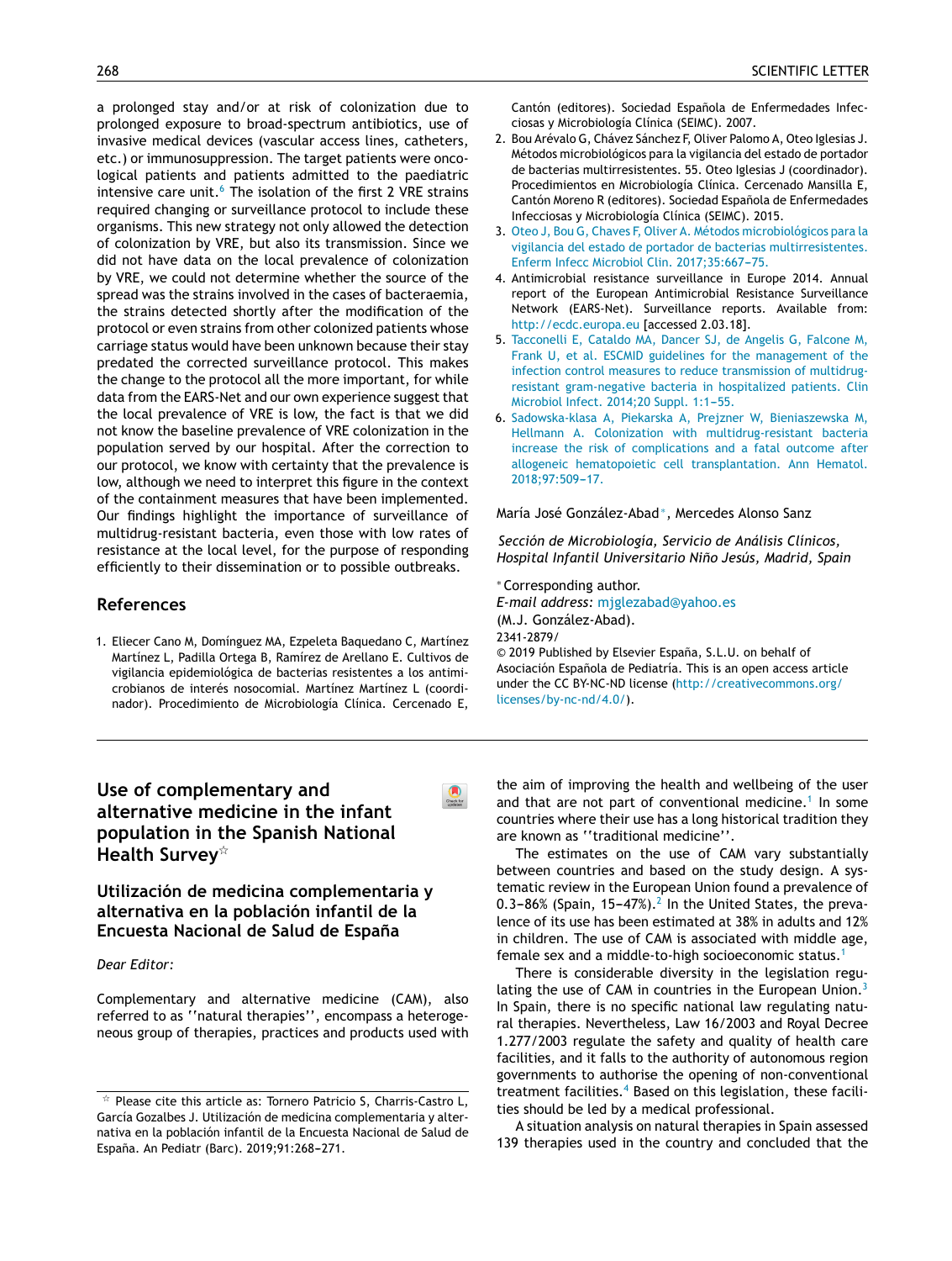<span id="page-1-0"></span>

| NHSS year       | Population                           |              |     |            |           | Homeopathy appointments |                 |     |            |      | Acupuncture appointments |              |     |              |      | Naturopathy appointments | Other CAM appointments |     |            |      |               |
|-----------------|--------------------------------------|--------------|-----|------------|-----------|-------------------------|-----------------|-----|------------|------|--------------------------|--------------|-----|--------------|------|--------------------------|------------------------|-----|------------|------|---------------|
|                 |                                      | Yes          |     |            | <b>No</b> | $x^2$ test              | Yes             |     | <b>No</b>  |      | $x^2$ test               | Yes          |     | No           |      | $x^2$ test               | Yes                    |     | <b>No</b>  |      | $\chi^2$ test |
|                 |                                      | $\mathsf{n}$ | %   | n          | %         | P                       | n               | %   | n          | %    | P                        | $\mathsf{n}$ | %   | $\mathsf{n}$ | %    | P                        | $\mathsf{n}$           | %   | n          | %    | P             |
| 2011/12         | Aged less than 15<br>years           | 172          | 2.4 | 7042       | 97.6      | $-.001$                 | 10 <sup>°</sup> | 0.1 | 7203       | 99.9 | $-.001$                  | 39           | 0.5 | 7175         | 99.5 | $-.001$                  | 48                     | 0.7 | 7165       | 99.3 | $-.001$       |
|                 | Aged 15 or more<br>years             | 505          |     | 1.3 38 211 | 98.7      |                         | 395             |     | 1.0 38 323 | 99.0 |                          | 420          |     | 1.1 38 298   | 98.9 |                          | 596                    |     | 1.5 38 119 | 98.5 |               |
| 2017            | Aged less than 15<br>years           | 90           | 1.3 | 6882       | 98.7      | 0.055                   | 9               | 0.1 | 6963       | 99.9 | $-.001$                  | 28           | 0.4 | 6944         | 99.6 | $-.001$                  | 68                     | 1.0 | 6904       | 99.0 | $-.001$       |
|                 | Aged 15 or more<br>years             | 404          |     | 1.0 38 664 | 99.0      |                         | 476             |     | 1.2 38 593 | 98.8 |                          | 454          |     | 1.2 38 614   | 98.8 |                          | 852                    |     | 2.2 38 217 | 97.8 |               |
| 2011/12 vs 2017 | Total population<br>2011/2012        | 677          |     | 1.5 45 253 | 98.5      | $-.001$                 | 405             |     | 0.9 45 526 | 99.1 | .008                     | 459          |     | 1.0 45 473   | 99.0 | .473                     | 644                    |     | 1.4 45 284 | 98.6 | $-.001$       |
|                 | Total population<br>2017             | 494          |     | 1.1 45 546 | 98.9      |                         | 485             |     | 1.1 45 556 | 98.9 |                          | 482          |     | 1.0 45 558   | 99.0 |                          | 920                    |     | 2.0 45 121 | 98.0 |               |
|                 | Aged less than 15<br>years 2011/2012 | 172          | 2.4 | 7042       | 97.6      | $-.001$                 | 10 <sup>1</sup> | 0.1 | 7203       | 99.9 | .876                     | 39           | 0.5 | 7175         | 99.5 | 0.227<br>(.227)          | 48                     | 0.7 | 7165       | 99.3 | .041          |
|                 | Aged less than 15<br>years 2017      | 90           | 1.3 | 6882       | 98.7      |                         | 9               | 0.1 | 6963       | 99.9 |                          | 28           | 0.4 | 6944         | 99.6 |                          | 68                     | 1.0 | 6904       | 99.0 |               |

CAM, complementary and alternative medicine; NHSS, National Health Survey of Spain (data available from the 2011/2012 edition).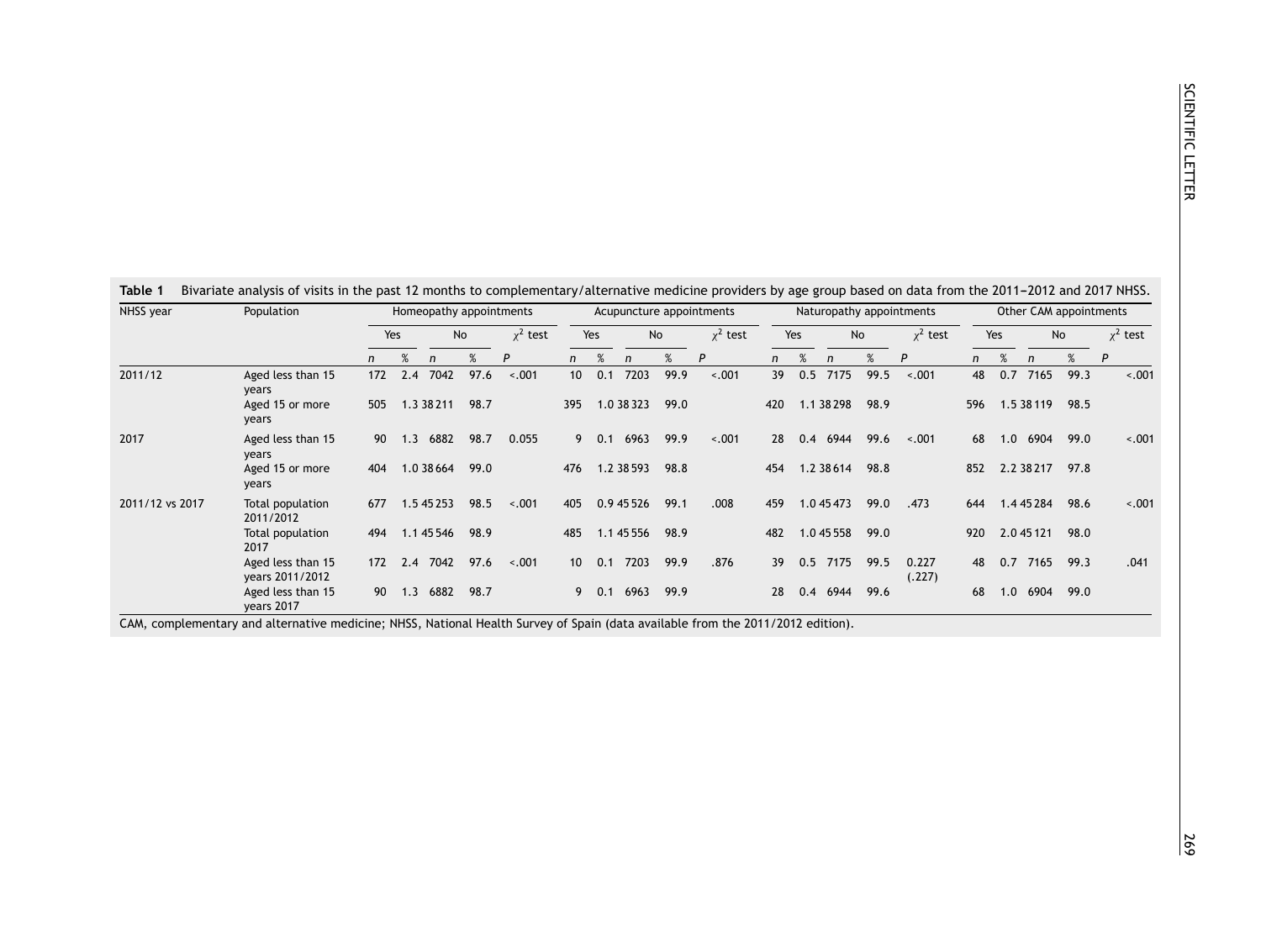| NHSS year                       | Population                                                                   |                   |                   | Homeopathic products         |                      |                   | Natural medicine products |                                      |                          |                      |         |  |
|---------------------------------|------------------------------------------------------------------------------|-------------------|-------------------|------------------------------|----------------------|-------------------|---------------------------|--------------------------------------|--------------------------|----------------------|---------|--|
|                                 |                                                                              | Yes               |                   | <b>No</b>                    |                      | $\chi^2$ test     | Yes                       |                                      | No                       | $\chi^2$ test<br>P   |         |  |
|                                 |                                                                              | $N^{\circ}$       | %                 | %<br>$N^{\circ}$             |                      | P                 | $N^{\circ}$               | %                                    | $N^{\circ}$              |                      | %       |  |
| 2006                            | Age < $15$ years<br>$Age > 15$ years                                         | 94<br>466         | 1.4               | 6758<br>1.3 36651            | 98.7                 | 98.6 .429         | 82<br>1588                | 1.2                                  | 6772<br>4.3 35535        | 98.8<br>95.7         | $-.001$ |  |
| 2011-2012                       | Age $<$ 15 years<br>Age $\geq$ 15 years                                      | 108<br>394        | 1.0               | 1.5 7107<br>38329            | 99.0                 | $98.5 \div 0.001$ | 65<br>929                 |                                      | 0.9 7150<br>2.4 37790    | 99.1<br>97.6         | $-.001$ |  |
| 2017                            | Age < $15$ years<br>Age $\geq$ 15 years                                      | 65<br>251         | 0.9<br>0.6        | 6907<br>38811                | 99.1<br>99.4         | .007              | 59<br>843                 | 0.8                                  | 6913<br>2.2 38218        | 99.2<br>97.8         | $-.001$ |  |
| 2006 vs<br>2011-2012<br>vs 2017 | Total population 2006<br>Total population 2011-2012<br>Total population 2017 | 560<br>502<br>316 | 1.1<br>0.7        | 1.3 43 409<br>45436<br>45718 | 98.9<br>99.3         | $98.7 \div 0.001$ | 1670<br>994<br>902        | 3.8<br>$2.2^{\circ}$<br>$\mathbf{2}$ | 42 307<br>44940<br>45131 | 96.2<br>97.8<br>98.0 | $-.001$ |  |
|                                 | Age < 15 years 2006<br>Age < 15 years 2011-2012<br>Age < 15 years 2017       | 94<br>108<br>65   | 1.4<br>1.5<br>0.9 | 6758<br>7107<br>6907         | 98.6<br>98.5<br>99.1 | .007              | 82<br>65<br>59            | 1.2<br>0.9<br>0.8                    | 6772<br>7150<br>6913     | 98.8<br>99.1<br>99.2 | .080    |  |

<span id="page-2-0"></span>**Table 2** Bivariate analysis of the consumption of homeopathic and natural medicinal products in the past 2 weeks by age group based on data from the 2006, 2011-2012 and 2017 NHSS.

NHSS, National Health Survey of Spain.

available scientific evidence on their efficacy was scarce at best. Although in most cases these therapies are harmless, they are not completely free of risk.<sup>[5](#page-3-0)</sup>

With the aim of gaining knowledge on the use of CAM in the paediatric population of Spain, we analysed the data for the variables ''visits to CAM professionals in the past 12 months'' and ''consumption of homeopathic and natural medicinal products in the past 2 weeks'' obtained in the National Health Surveys of Spain conducted by the Instituto Nacional de Estadística (National Institute of Statistics) for years 2006, 2011-2012 and 2017. $6$  [T](#page-3-0)he first variable was not documented in the 2006 edition of the survey. We performed bivariate analyses using the  $\chi^2$  test with the R statistical software, version 3.5.1. To this end, we created contingency tables with the data obtained in the surveys (absolute and relative frequencies). We defined statistical significance as a *p*-value of less than 0.05.

The prevalence of children that had sought care in homeopathy clinics decreased from 2.4% in the 2011-2012 survey to 1.3% in the 2017 survey (*P* < .001). This decrease had also occurred in the total population, and was in contrast with the stability in time of the visits to naturopathy and acupuncture providers and with the increase in the use of ''other'' therapies ([Table](#page-1-0) 1). The proportion of individuals that made appointments for CAM services was higher in the adult population for all modalities analysed except homeopathy, with a higher proportion of users in the group aged less than 15 years. While the proportion of boys aged less than 15 years that used homeopathy services was significantly greater compared to that of adult men (2011-2012) survey: 2.4% vs 0.7% [*P* < .001]; 2017 survey: 1.5% vs 0.6% [*P* < .001]), in the female population there were no statistically significant differences between these age groups in the  $2011 - 2012$  survey ( $P = .061$ ), while in the 2017 survey, the proportion of attendance to homeopathy clinics was lower in girls aged less than 15 years (1.0% vs 1.5%; *P* = .043). These differences between age groups are mainly due to a higher

use of homeopathy services by adult women compared to adult men, as the bivariate analyses of attendance to CAM clinics by sex performed in the subset of the population aged less than 15 years revealed no statistically significant differences in any of the 2 surveys included in these analyses.

The consumption of homeopathic and natural products in the 2 weeks prior to the survey revealed a progressive decrease from the 2006 to the 2017 surveys (Table 2). Children aged less than 15 years proportionally consumed more homeopathic products and fewer natural products compared to adults, with no statistically significant differences in the bivariate analysis by sex performed in the paediatric population.

The estimated use of CAM based on the last 3 national health surveys in Spain was lower compared to the prevalence found by other studies conducted in Spain and other countries. The limitations inherent in the use of surveys for data collection and differences in the designs of studies on the use of CAM hinder the estimation and comparison of its prevalence. Homeopathy is the type of CAM used most frequently by the paediatric population in Spain, with a proportion of users exceeding the proportion in the adult population, which, given the lack of adequate scientific evidence to corroborate its benefits, highlights the urgent need for specific regulation of its use in order to guarantee, at least, the safety of these treatments.

## **References**

- 1. National Center for Complementary and Integrative Health. The use of complementary and alternative medicine in the United States. 2013. Available from: [http://nccam.nih.gov/news/](http://nccam.nih.gov/news/camstats/2007/camsurvey_fs1.htm) [camstats/2007/camsurvey](http://nccam.nih.gov/news/camstats/2007/camsurvey_fs1.htm) fs1.htm [accessed 10.08.18].
- 2. Eardley S, Bishop FL, Prescott P, Cardini F, Brinkhaus B, Santos-Rey K, et al. A systematic literature review of complementary and alternative medicine prevalence in EU. Forsch